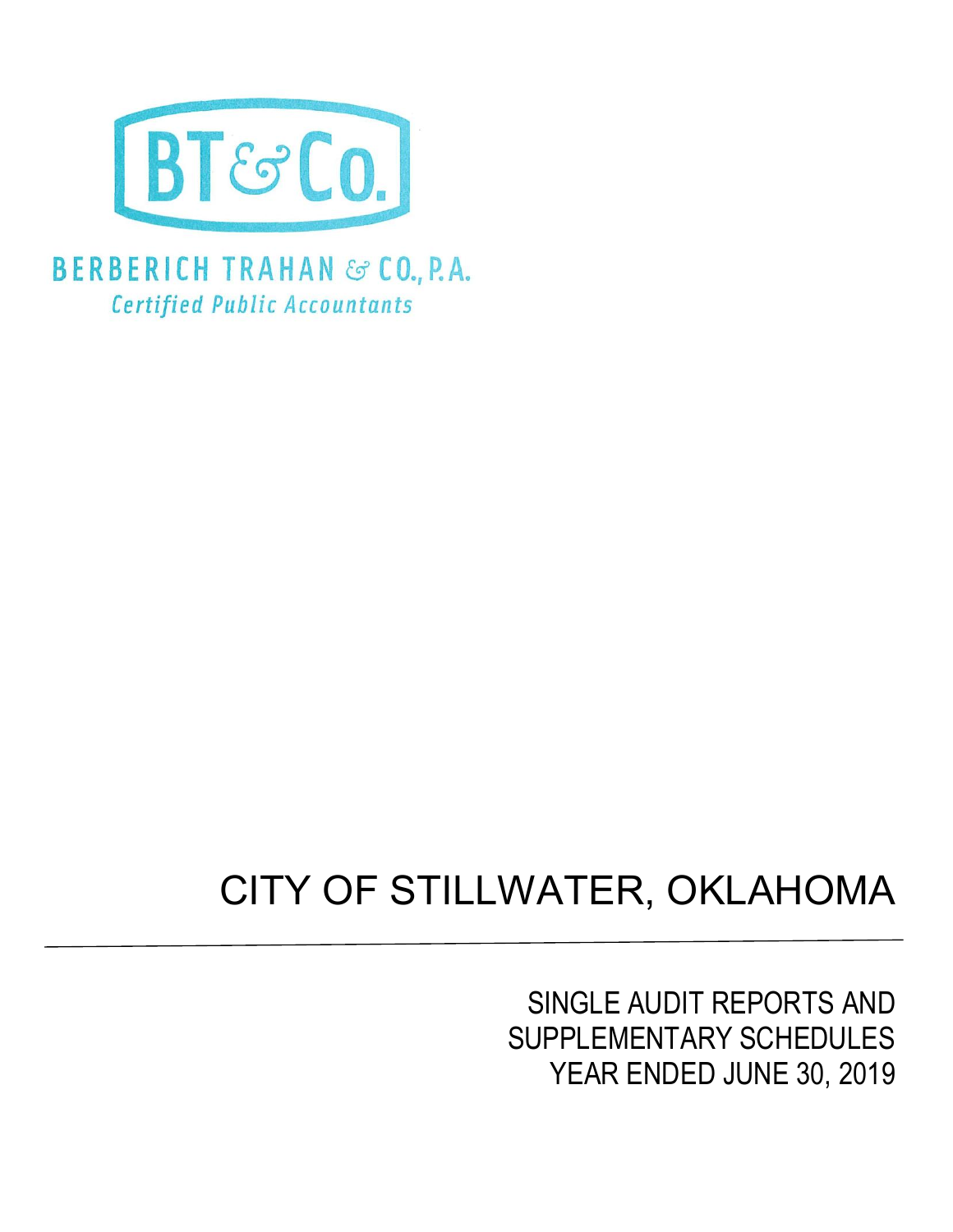#### SINGLE AUDIT REPORTS AND SUPPLEMENTARY SCHEDULES

Year Ended June 30, 2019

#### TABLE OF CONTENTS

| The City of Stillwater, Oklahoma financial statements and related notes for the<br>year ended June 30, 2019 were audited by Berberich Trahan & Co., P.A. and<br>issued under a separate cover.                                  |          |
|---------------------------------------------------------------------------------------------------------------------------------------------------------------------------------------------------------------------------------|----------|
| Independent Auditors' Report on Internal Control Over Financial Reporting and<br>on Compliance and Other Matters Based on an Audit of Financial Statements<br>Performed in Accordance with <i>Government Auditing Standards</i> | $1 - 2$  |
| Independent Auditors' Report on Compliance for Each Major Federal Program;<br>Report on Internal Control Over Compliance; and Report on the Schedule<br>of Expenditures of Federal Awards Required by the Uniform Guidance      | $3 - 5$  |
| Schedule of Expenditures of Federal Awards                                                                                                                                                                                      | $6 - 7$  |
| Notes to Schedule of Expenditures of Federal Awards                                                                                                                                                                             | 8        |
| Schedule of Findings and Questioned Costs                                                                                                                                                                                       | $9 - 10$ |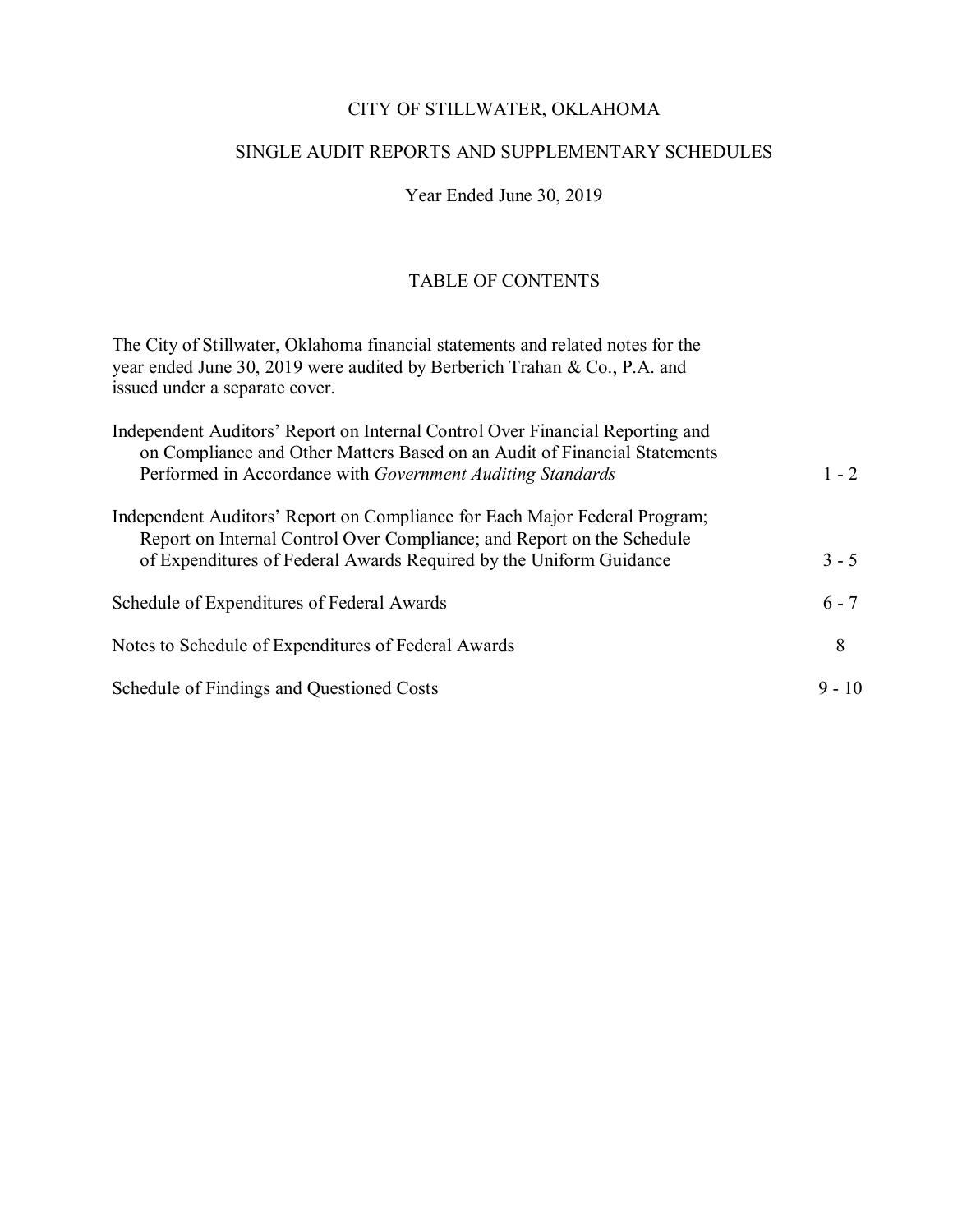

#### **INDEPENDENT AUDITORS' REPORT ON INTERNAL CONTROL OVER FINANCIAL REPORTING AND ON COMPLIANCE AND OTHER MATTERS BASED ON AN AUDIT OF FINANCIAL STATEMENTS PERFORMED IN ACCORDANCE WITH** *GOVERNMENT AUDITING STANDARDS*

The Honorable Mayor and Members of the City Council City of Stillwater, Oklahoma:

We have audited, in accordance with the auditing standards generally accepted in the United States of America and the standards applicable to financial audits contained in *Government Auditing Standards* issued by the Comptroller General of the United States, the financial statements of the governmental activities, the business-type activities, the discretely presented component unit, each major fund, and the aggregate remaining fund information of the City of Stillwater, Oklahoma (the City), as of and for the year ended June 30, 2019, and the related notes to the financial statements, which collectively comprise the City's basic financial statements, and have issued our report thereon dated December 12, 2019. Our report includes a reference to other auditors who audited the financial statements of Stillwater Medical Center Authority, as described in our report on the City's financial statements. This report does not include the results of the other auditors' testing of internal control over financial reporting or compliance and other matters that are reported on separately by those auditors.

#### **Internal Control Over Financial Reporting**

In planning and performing our audit of the financial statements, we considered the City's internal control over financial reporting (internal control) to determine the audit procedures that are appropriate in the circumstances for the purpose of expressing our opinions on the financial statements, but not for the purpose of expressing an opinion on the effectiveness of the City's internal control. Accordingly, we do not express an opinion on the effectiveness of the City's internal control.

A *deficiency in internal control* exists when the design or operation of a control does not allow management or employees, in the normal course of performing their assigned functions, to prevent, or detect and correct, misstatements on a timely basis. A *material weakness* is a deficiency, or a combination of deficiencies, in internal control, such that there is a reasonable possibility that a material misstatement of the entity's financial statements will not be prevented or detected and corrected on a timely basis. A *significant deficiency* is a deficiency, or a combination of deficiencies, in internal control that is less severe than a material weakness, yet important enough to merit attention by those charged with governance.

#### An Independently Owned Member, RSM US Alliance

RSM US Alliance member firms are separate and independent businesses and legal entities that are responsible for their own acts and omissions, and each are separate and independent from RSM US LLP. RSM US LLP is the U.S. member firm of RSM International, a global network of independent audit, tax, and consulting firms. Members of RSM US Alliance have access to RSM International resources through RSM US LLP but are not member firms of RSM International.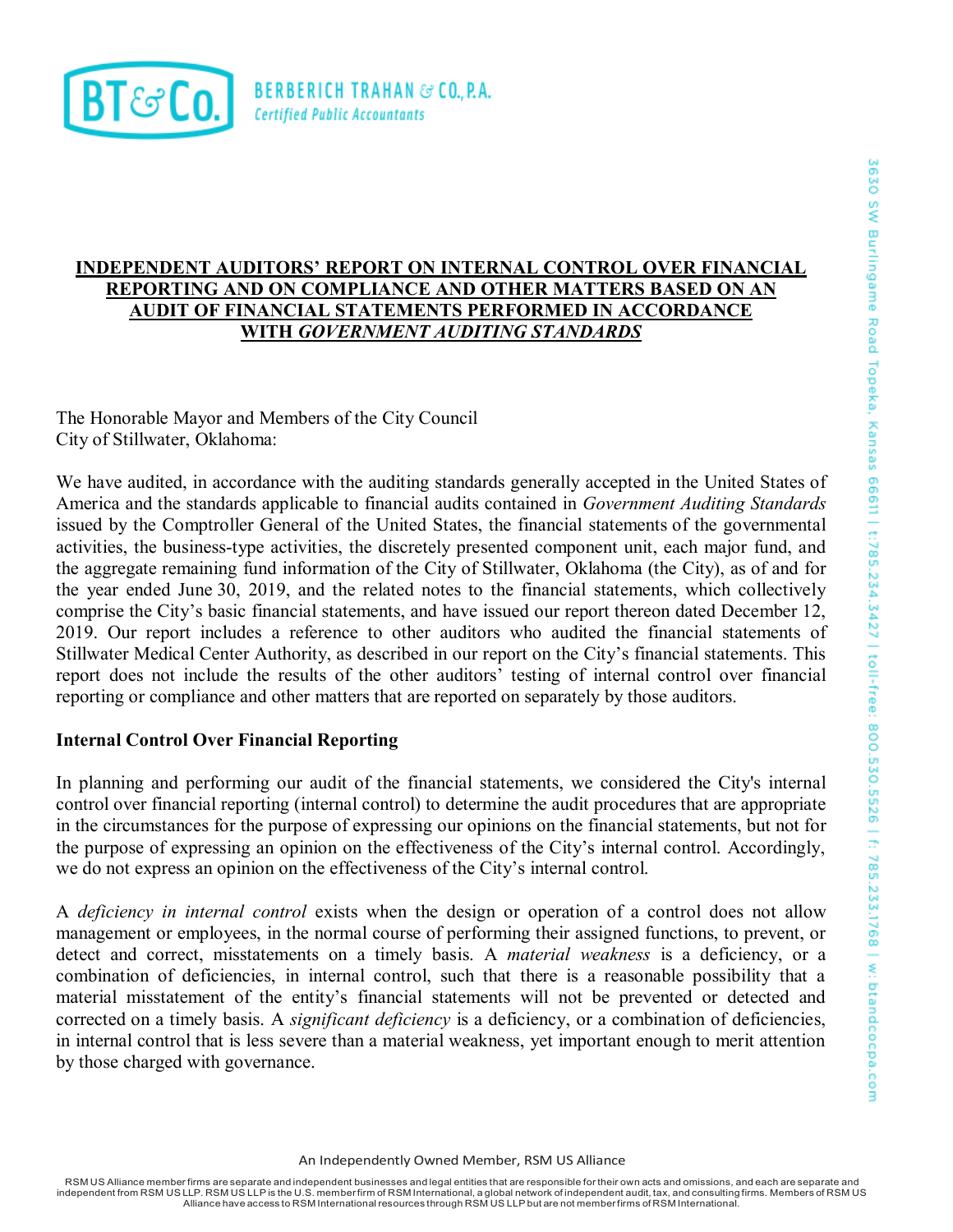Our consideration of internal control was for the limited purpose described in the first paragraph of this section and was not designed to identify all deficiencies in internal control that might be material weaknesses or significant deficiencies. Given these limitations, during our audit we did not identify any deficiencies in internal control that we consider to be material weaknesses. However, material weaknesses may exist that have not been identified.

#### **Compliance and Other Matters**

As part of obtaining reasonable assurance about whether the City's financial statements are free from material misstatement, we performed tests of its compliance with certain provisions of laws, regulations, contracts, and grant agreements, noncompliance with which could have a direct and material effect on the determination of financial statement amounts. However, providing an opinion on compliance with those provisions was not an objective of our audit, and accordingly, we do not express such an opinion. The results of our tests disclosed no instances of noncompliance or other matters that are required to be reported under *Government Auditing Standards*.

#### **Purpose of this Report**

The purpose of this report is solely to describe the scope of our testing of internal control and compliance and the results of that testing, and not to provide an opinion on the effectiveness of the City's internal control or on compliance. This report is an integral part of an audit performed in accordance with *Government Auditing Standards* in considering the entity's internal control and compliance. Accordingly, this communication is not suitable for any other purpose.

Berberich Trahan + Co., P.A.

December 12, 2019 Topeka, Kansas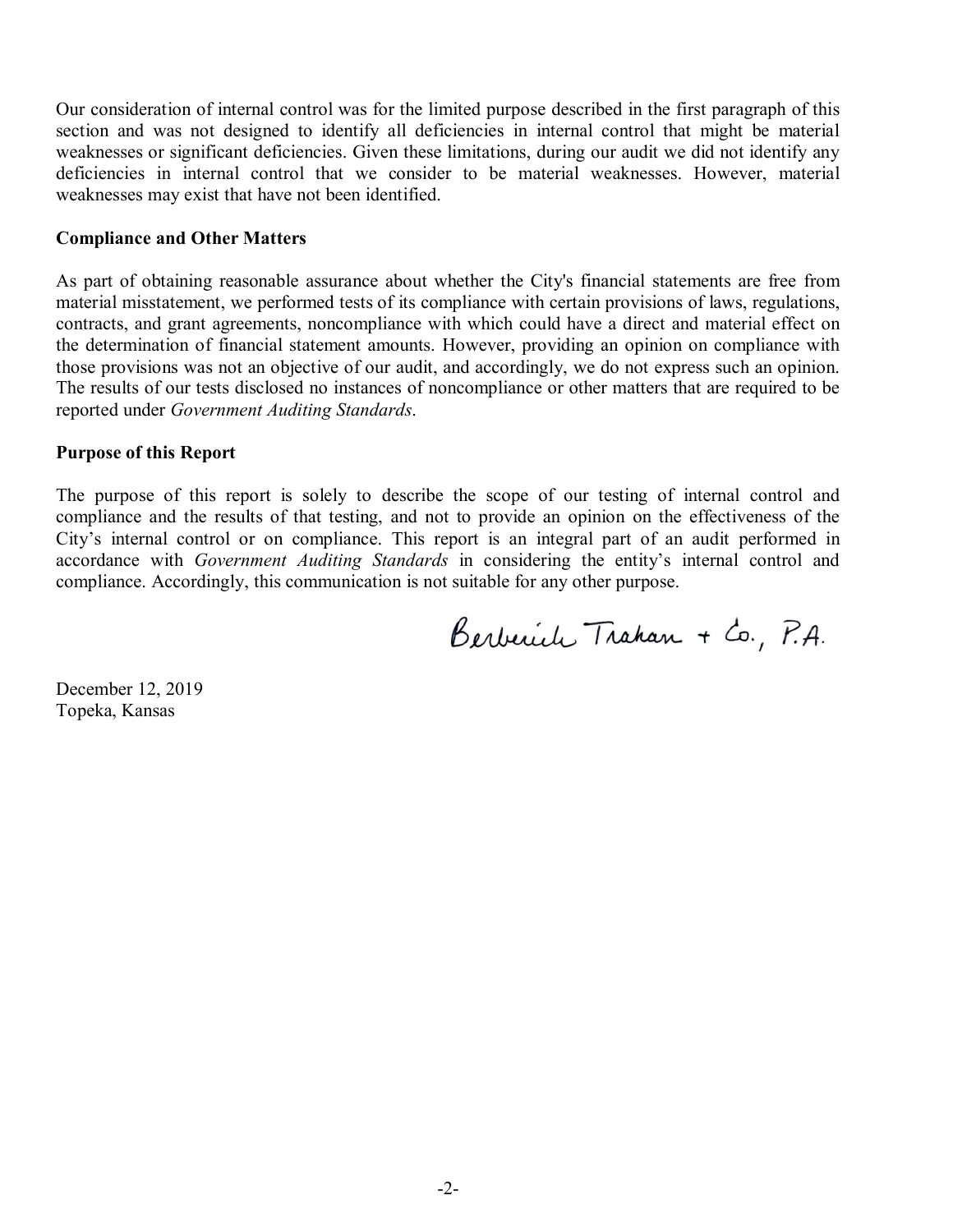

#### **INDEPENDENT AUDITORS' REPORT ON COMPLIANCE FOR EACH MAJOR FEDERAL PROGRAM; REPORT ON INTERNAL CONTROL OVER COMPLIANCE; AND REPORT ON SCHEDULE OF EXPENDITURES OF FEDERAL AWARDS REQUIRED BY THE UNIFORM GUIDANCE**

The Honorable Mayor and Members of the City Council City of Stillwater, Oklahoma:

#### **Report on Compliance for Each Major Federal Program**

We have audited the City of Stillwater, Oklahoma's (the City's) compliance with the types of compliance requirements described in the *OMB Compliance Supplement* that could have a direct and material effect on the City's major federal program for the year ended June 30, 2019. The City's major federal program is identified in the summary of auditors' results section of the accompanying schedule of findings and questioned costs.

#### **Management's Responsibility**

Management is responsible for compliance with federal statutes, regulations, and the terms and conditions of its federal awards applicable to its federal programs.

#### **Auditors' Responsibility**

Our responsibility is to express an opinion on compliance for the City's major federal program based on our audit of the types of compliance requirements referred to above. We conducted our audit of compliance in accordance with auditing standards generally accepted in the United States of America; the standards applicable to financial audits contained in *Government Auditing Standards*, issued by the Comptroller General of the United States; and the audit requirements of Title 2 U.S. *Code of Federal Regulations* Part 200, *Uniform Administrative Requirements, Cost Principles, and Audit Requirements for Federal Awards* (Uniform Guidance). Those standards and the Uniform Guidance require that we plan and perform the audit to obtain reasonable assurance about whether noncompliance with the types of compliance requirements referred to above that could have a direct and material effect on a major federal program occurred. An audit includes examining, on a test basis, evidence about the City's compliance with those requirements and performing such other procedures as we considered necessary in the circumstances.

#### An Independently Owned Member, RSM US Alliance

RSM US Alliance member firms are separate and independent businesses and legal entities that are responsible for their own acts and omissions, and each are separate and independent from RSM US LLP. RSM US LLP is the U.S. member firm of RSM International, a global network of independent audit, tax, and consulting firms. Members of RSM US Alliance have access to RSM International resources through RSM US LLP but are not member firms of RSM International.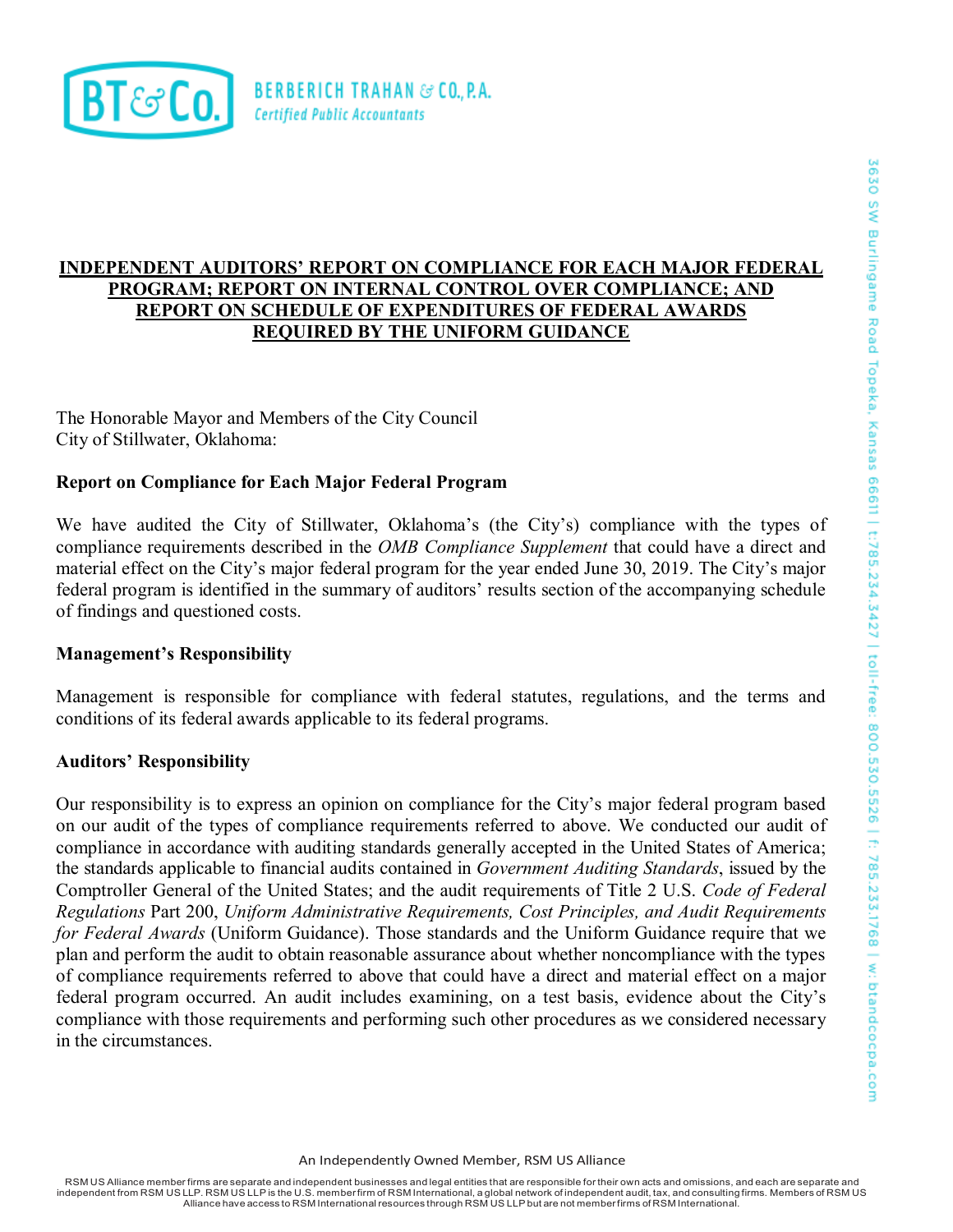We believe that our audit provides a reasonable basis for our opinion on compliance for the major federal program. However, our audit does not provide a legal determination of the City's compliance.

#### **Opinion on the Major Federal Program**

In our opinion, the City complied, in all material respects, with the types of compliance requirements referred to above that could have a direct and material effect on its major federal program for the year ended June 30, 2019.

#### **Report on Internal Control Over Compliance**

Management of the City is responsible for establishing and maintaining effective internal control over compliance with the types of compliance requirements referred to above. In planning and performing our audit of compliance, we considered the City's internal control over compliance with the types of requirements that could have a direct and material effect on the major federal program to determine the auditing procedures that are appropriate in the circumstances for the purpose of expressing an opinion on compliance for the major federal program and to test and report on internal control over compliance in accordance with the Uniform Guidance, but not for the purpose of expressing an opinion on the effectiveness of internal control over compliance. Accordingly, we do not express an opinion on the effectiveness of the City's internal control over compliance.

A *deficiency in internal control over compliance* exists when the design or operation of a control over compliance does not allow management or employees, in the normal course of performing their assigned functions, to prevent, or detect and correct, noncompliance with a type of compliance requirement of a federal program on a timely basis. A *material weakness in internal control over compliance* is a deficiency, or combination of deficiencies, in internal control over compliance, such that there is a reasonable possibility that material noncompliance with a type of compliance requirement of a federal program will not be prevented, or detected and corrected, on a timely basis. A *significant deficiency in internal control over compliance* is a deficiency, or a combination of deficiencies, in internal control over compliance with a type of compliance requirement of a federal program that is less severe than a material weakness in internal control over compliance, yet important enough to merit attention by those charged with governance.

Our consideration of internal control over compliance was for the limited purpose described in the first paragraph of this section and was not designed to identify all deficiencies in internal control over compliance that might be material weaknesses or significant deficiencies. We did not identify any deficiencies in internal control over compliance that we consider to be material weaknesses. However, material weaknesses may exist that have not been identified.

The purpose of this report on internal control over compliance is solely to describe the scope of our testing of internal control over compliance and the results of that testing based on the requirements of the Uniform Guidance. Accordingly, this report is not suitable for any other purpose.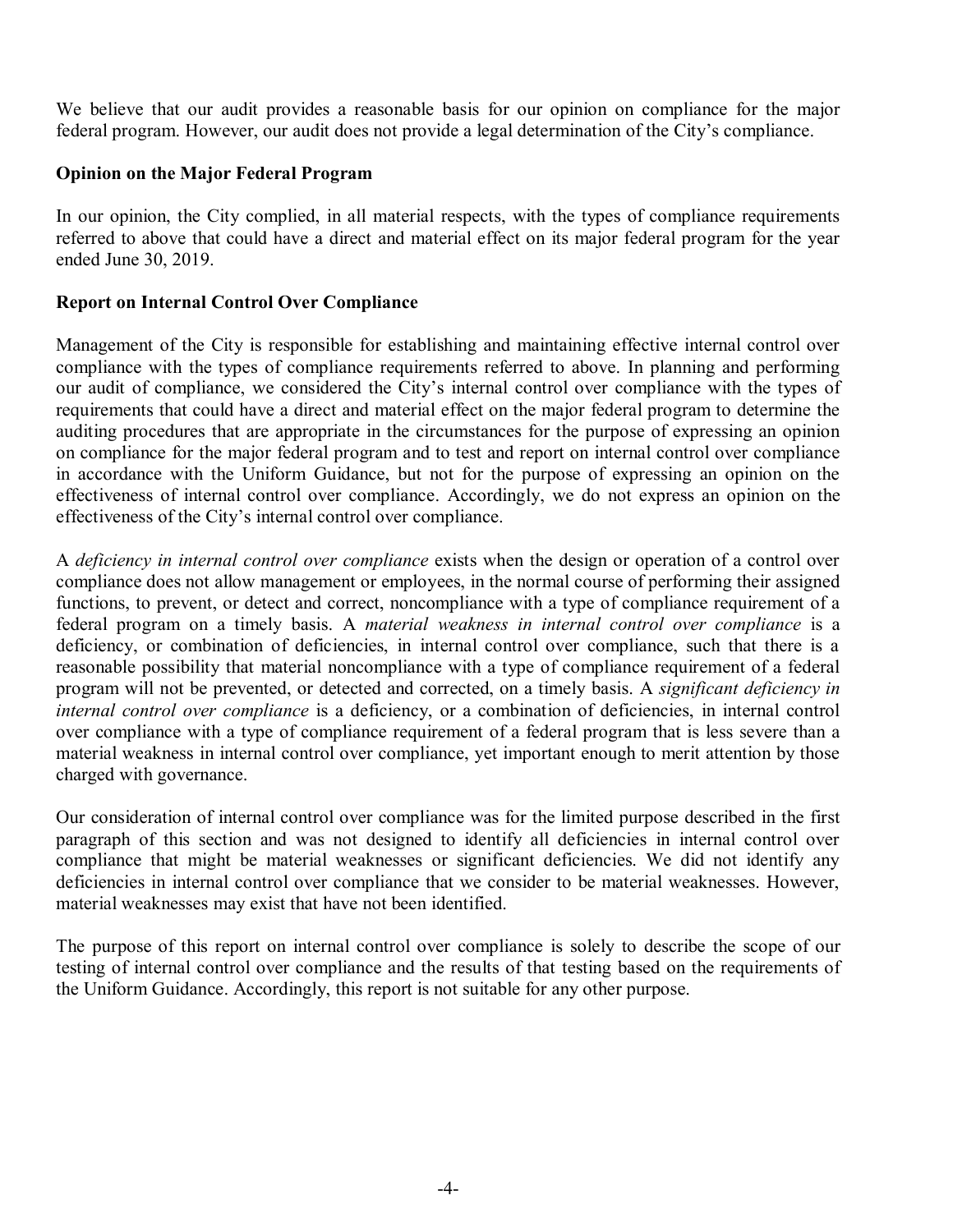#### **Report on Schedule of Expenditures of Federal Awards Required by the Uniform Guidance**

We have audited the financial statements of the governmental activities, the business type activities, the discretely presented component unit, each major fund, and the aggregate remaining fund information of the City as of and for the year ended June 30, 2019, and the related notes to the financial statements, which collectively comprise the City's basic financial statements. We issued our report thereon dated December 12, 2019, which contained unmodified opinions on those financial statements. Our audit was conducted for the purpose of forming opinions on the financial statements that collectively comprise the basic financial statements. The accompanying schedule of expenditures of federal awards is presented for purposes of additional analysis as required by the Uniform Guidance and is not a required part of the basic financial statements. Such information is the responsibility of management and was derived from and relates directly to the underlying accounting and other records used to prepare the basic financial statements. The information has been subjected to the auditing procedures applied in the audit of the financial statements and certain additional procedures, including comparing and reconciling such information directly to the underlying accounting and other records used to prepare the basic financial statements or to the basic financial statements themselves, and other additional procedures in accordance with auditing standards generally accepted in the United States of America. In our opinion, the schedule of expenditure of federal awards is fairly stated in all material respects in relation to the basic financial statements as a whole.

Berberich Trahan + Co., P.A.

December 12, 2019 Topeka, Kansas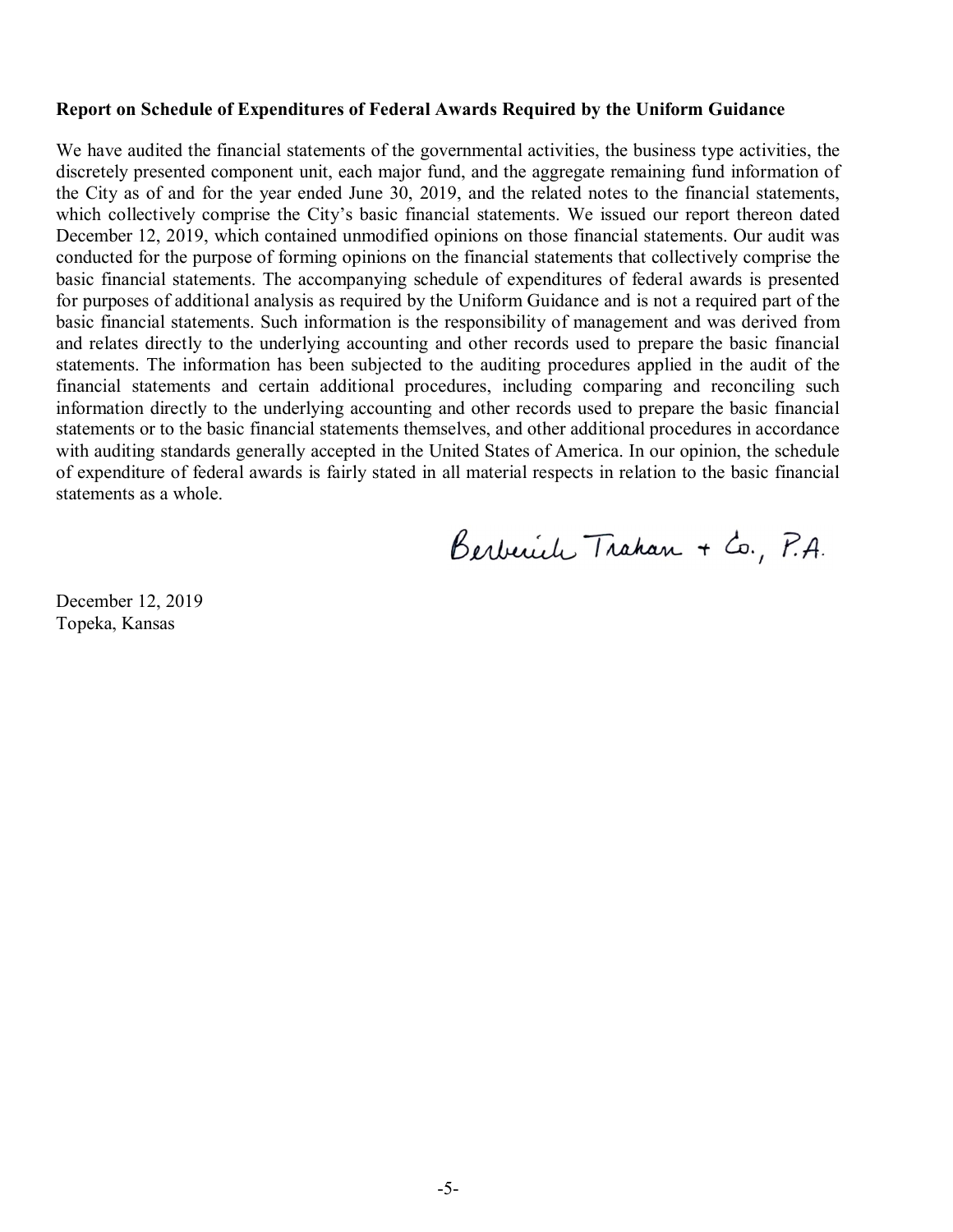#### SCHEDULE OF EXPENDITURES OF FEDERAL AWARDS

## Year Ended June 30, 2019

| Federal Grantor/Pass-Through                                                                         | Grant              | Federal<br><b>CFDA</b> |              |
|------------------------------------------------------------------------------------------------------|--------------------|------------------------|--------------|
| Grantor/Program Title                                                                                | Number             | Number                 | Expenditures |
| U.S. Department of Housing and Urban Development:<br>Passed through Oklahoma Department of Commerce: |                    |                        |              |
| <b>Community Development Block Grant</b>                                                             | CDBG-17-17036      | 14.228                 | \$<br>53,127 |
| <b>Community Development Block Grant</b>                                                             | CDBG-18-17286      | 14.228                 | 100,000      |
| Total U.S. Department of Housing and Urban                                                           |                    |                        |              |
| Development                                                                                          |                    |                        | 153,127      |
| U.S. Department of Justice:                                                                          |                    |                        |              |
| Oklahoma Internet Crimes Against Children                                                            | None               | 16.543                 | 1,148        |
| Passed through Oklahoma Bureau of Investigation:                                                     |                    |                        |              |
| <b>Bullet-Proof Vest Program</b>                                                                     | 2018               | 16.607                 | 30,849       |
| Total U.S. Department of Justice                                                                     |                    |                        | 31,997       |
| U.S. Department of Transportation:                                                                   |                    |                        |              |
| Airport Improvement Program - Parallel Taxiway to                                                    |                    |                        |              |
| RW 17-35                                                                                             | 3-40-0090-025-2017 | 20.106                 | 1,755,131    |
| Airport Improvement Program - Rehabilitate Runway 4-22                                               | 3-40-0090-026-2018 | 20.106                 | 163,944      |
| Airport Improvement Program - Reconstruct Runway                                                     |                    |                        |              |
| Lighting 4-22                                                                                        | 3-40-0090-027-2018 | 20.106                 | 82,537       |
| Small Community Air Service Development Program                                                      | DOT-OST-2013-0120  | 20.930                 | 227,983      |
| Passed through Oklahoma Highway Safety Office:                                                       |                    |                        |              |
| Highway Safety Cluster:                                                                              |                    |                        |              |
| National Priority Safety Programs                                                                    | OP-18-03-09-02     | 20.600                 | 4,018        |
| National Priority Safety Programs                                                                    | OP-19-03-26-03     | 20.600                 | 19,600       |
| Total Highway Safety Cluster                                                                         |                    |                        | 23,618       |
| Total U.S. Department of Transportation                                                              |                    |                        | 2,253,213    |
| National Endowment for the Humanities:                                                               |                    |                        |              |
| Preservation Assistance Grants, Preservation and                                                     |                    |                        |              |
| Access                                                                                               | PG-258427-18       | 45.149                 | 536          |
| Passed through Institute of Museum and Library Services:                                             |                    |                        |              |
| Passed through Oklahoma Department of Libraries:                                                     |                    |                        |              |
| E-Media                                                                                              | F-19-092           | 45.310                 | 23,275       |
| E-Media                                                                                              | $F-19-128$         | 45.310                 | 35,500       |
| Health Literacy Project                                                                              | $F-19-157$         | 45.310                 | 9,545        |
| Continuing Education                                                                                 | $F-19-204$         | 45.310                 | 488          |
| Total National Endowment for the Humanities                                                          |                    |                        | 69,344       |

(Continued)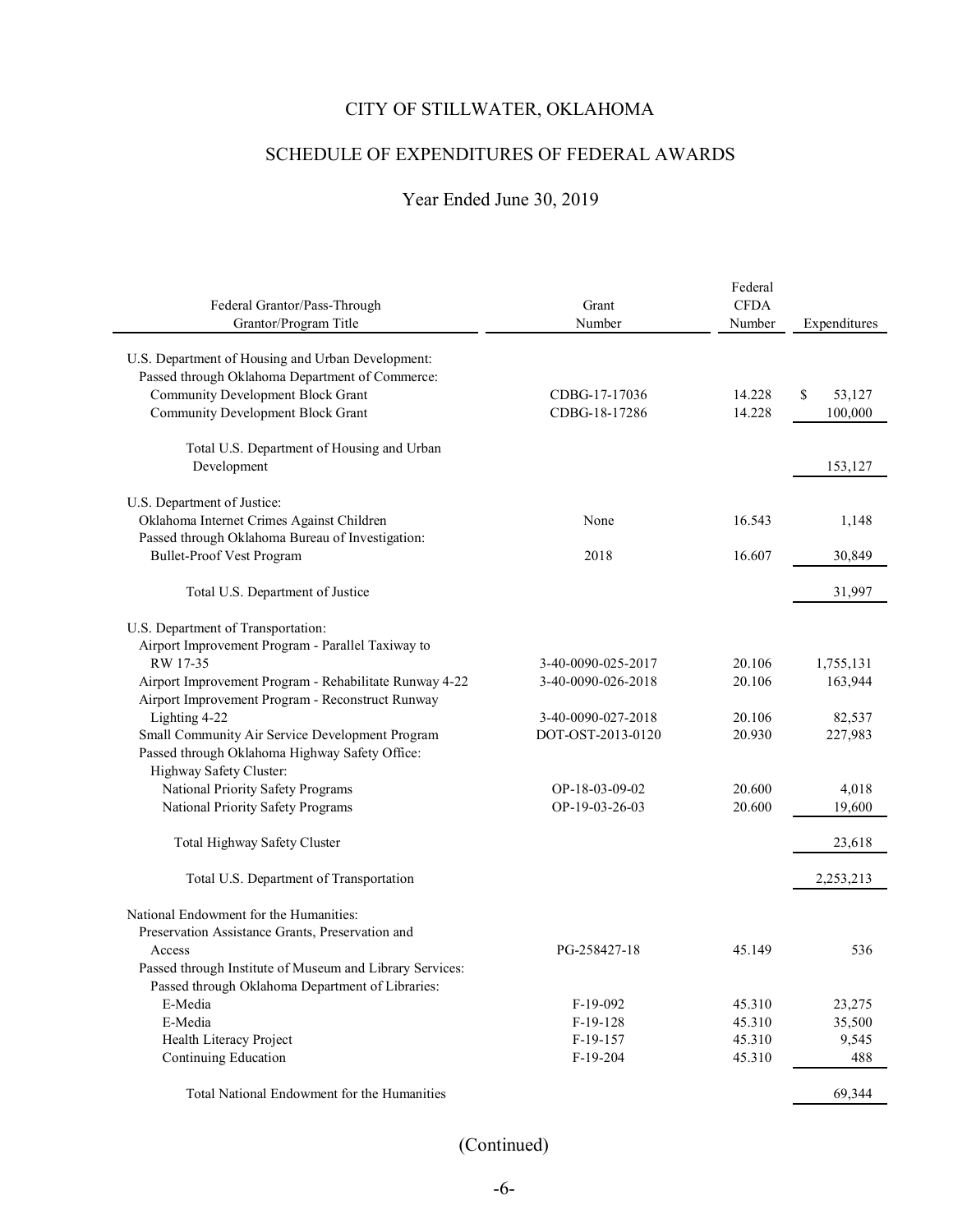#### (Continued) SCHEDULE OF EXPENDITURES OF FEDERAL AWARDS

#### Year Ended June 30, 2019

|                                                      |                          | Federal     |              |
|------------------------------------------------------|--------------------------|-------------|--------------|
| Federal Grantor/Pass-Through                         | Grant                    | <b>CFDA</b> |              |
| Grantor/Program Title                                | Number                   | Number      | Expenditures |
| U.S. Environmental Protection Agency:                |                          |             |              |
| Passed through Oklahoma Water Resources Board:       |                          |             |              |
| Drinking Water State Revolving Fund Cluster:         |                          |             |              |
| Safe Drinking Water State Revolving Fund             | ORF-16-0007-DW           | 66.468      | \$2,814,281  |
| U.S. National Archives and Records Administration:   |                          |             |              |
| Passed through Oklahoma Department of Libraries:     |                          |             |              |
| <b>Health Preservation</b>                           | $18-19$                  | 89.003      | 1,500        |
| U.S. Department of Homeland Security:                |                          |             |              |
| Passed through Oklahoma Department of Emergency      |                          |             |              |
| Management:                                          |                          |             |              |
| Emergency Management Performance Grant               | $EMPG-18$                | 97.042      | 7,500        |
| <b>Emergency Management Performance Grant</b>        | EMPG-19                  | 97.042      | 37,500       |
| Emergency Management Performance Grant               | EMPG-17 AEL#12VE-00-SPEC | 97.042      | 17,460       |
| Emergency Management Performance Grant               | EMPG-17 AEL#12TR-00-TEQP | 97.042      | 1,566        |
| Passed through Oklahoma Office of Homeland Security: |                          |             |              |
| <b>State Homeland Security Program</b>               | 860.029                  | 97.073      | 6,245        |
| Total U.S. Department of Homeland Security           |                          |             | 70,271       |
| Total expenditures of federal awards                 |                          |             | 5,393,733    |

See accompanying notes to schedule of expenditures of federal awards.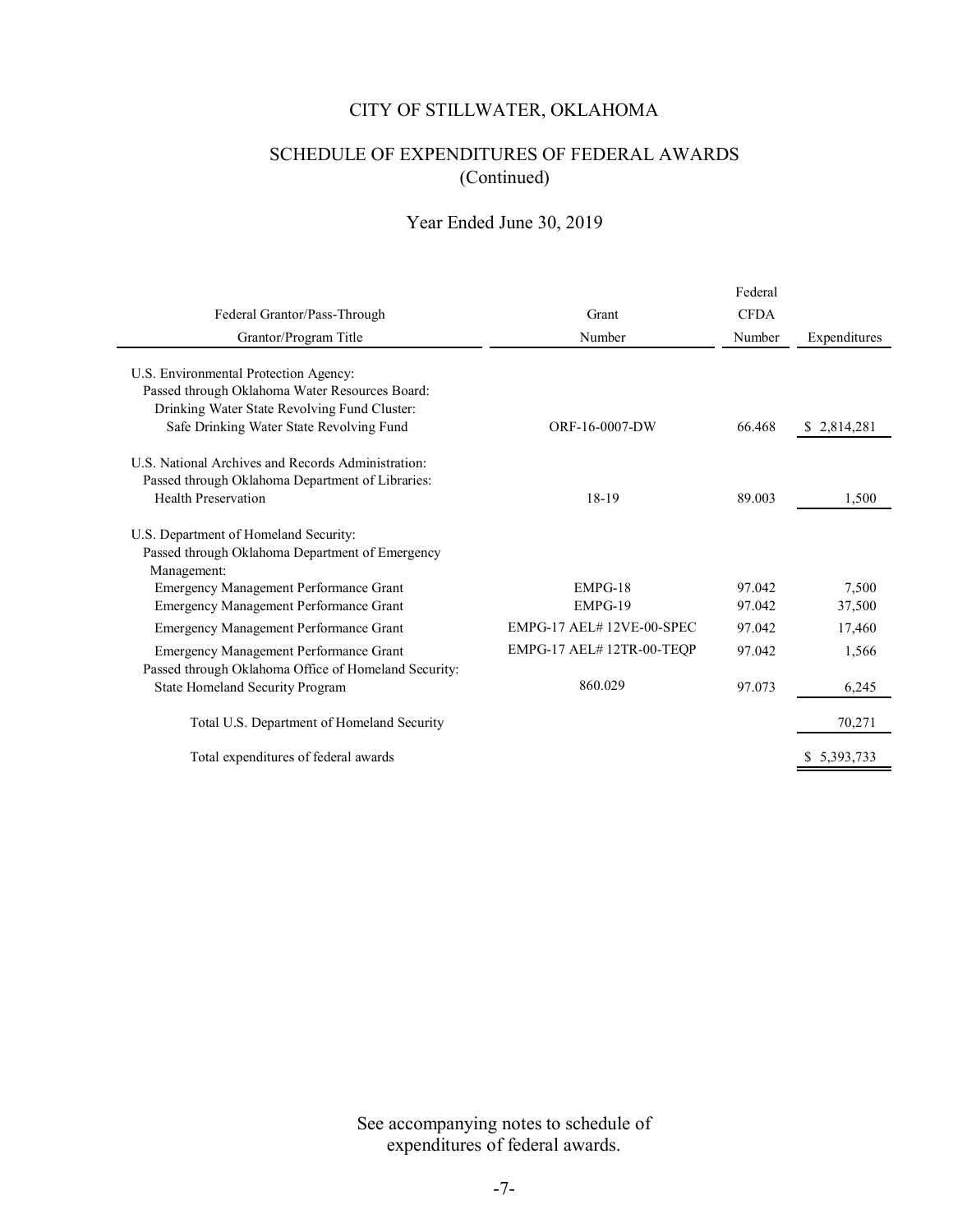#### NOTES TO SCHEDULE OF EXPENDITURES OF FEDERAL AWARDS

June 30, 2019

#### 1 - Basis of Presentation

 The accompanying schedule of expenditures of federal awards (the Schedule) includes the federal award activity of the City of Stillwater, Oklahoma (the City) under programs of the federal government for the year ended June 30, 2019. The City's reporting entity is defined in Note 1 to the City's basic financial statements. The information in this Schedule is presented in accordance with the requirements of Title 2 U.S. *Code of Federal Regulations* Part 200, *Uniform Administrative Requirements, Cost Principles, and Audit Requirements for Federal Awards* (Uniform Guidance). Because the Schedule presents only a selected portion of the operations of the City, it is not intended to and does not present the financial position, changes in financial position, or, where applicable, cash flows of the City. All federal awards passed through other government agencies are included on the schedule.

#### 2 - Summary of Significant Accounting Policies

 Expenditures reported on the Schedule are reported on the modified accrual basis of accounting, which is described in Note 1 to the City's basic financial statements. The expenditures are recognized following, as applicable, the cost principles in OMB Circular A-87, *Cost Principles for State, Local, and Indian Tribal Governments*, or the cost principles contained in the Uniform Guidance, wherein certain types of expenditures are not allowable or are limited as to reimbursement. The City has not elected to use the 10-percent de minimis indirect cost rate as allowed under the Uniform Guidance.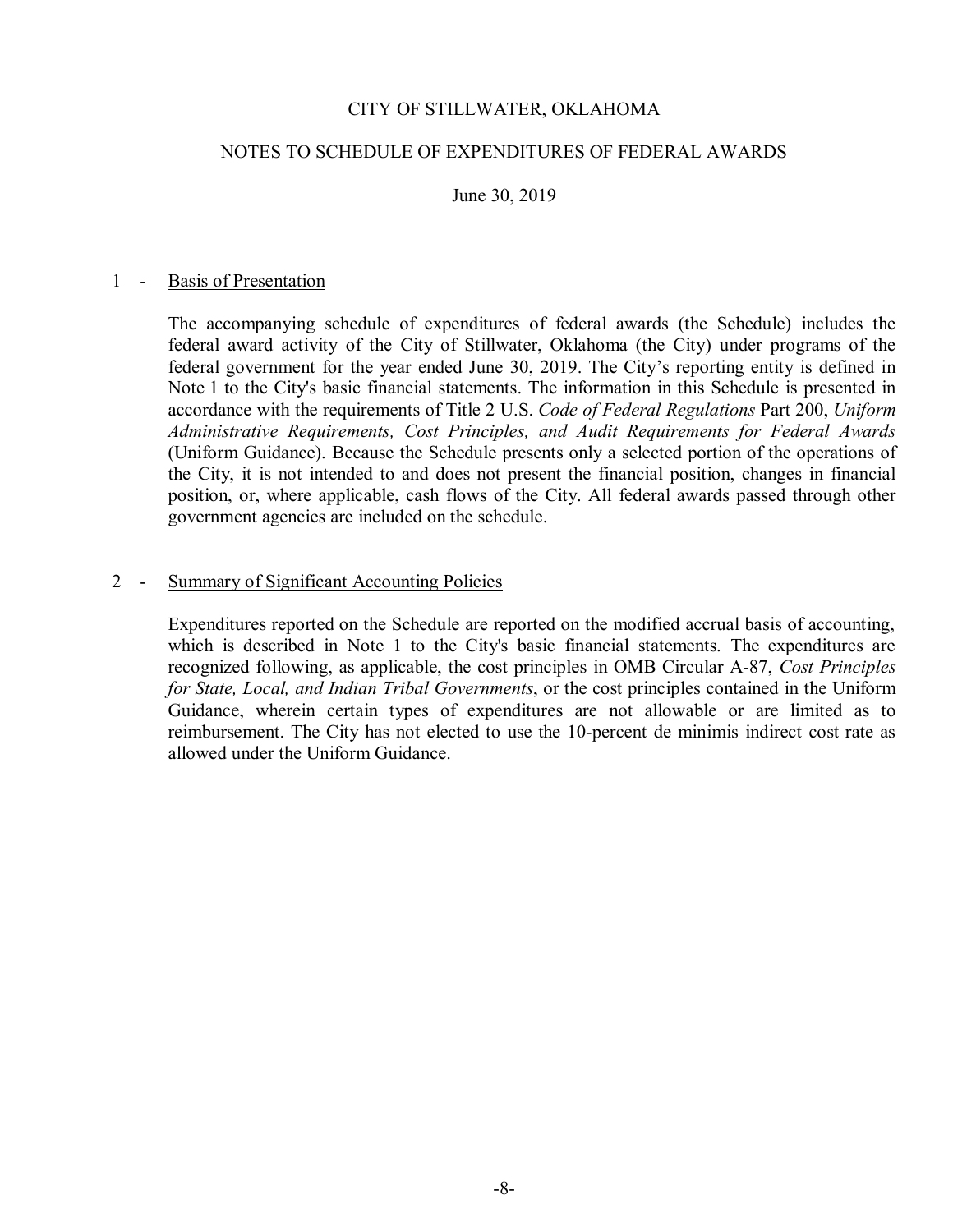#### SCHEDULE OF FINDINGS AND QUESTIONED COSTS

Year Ended June 30, 2019

#### **Section I – Summary of Independent Auditors' Results**

#### Financial Statements

| Type of auditors' report issued:                                                            |                         | Unmodified                                  |
|---------------------------------------------------------------------------------------------|-------------------------|---------------------------------------------|
| Internal control over financial reporting:                                                  |                         |                                             |
| Material weaknesses identified:                                                             |                         | None                                        |
| Significant deficiencies identified that are not<br>considered to be material weaknesses:   |                         | None reported                               |
| Noncompliance material to financial statements:                                             |                         | None                                        |
| Federal Awards                                                                              |                         |                                             |
| Internal control over major programs:                                                       |                         |                                             |
| Material weaknesses identified:                                                             |                         | None                                        |
| Significant deficiencies identified that are not<br>considered to be material weaknesses:   |                         | None reported                               |
| Type of auditors' report issued on compliance for major programs:                           |                         | Unmodified                                  |
| Any audit findings that are required to be reported in accordance<br>with 2 CFR 200.516(a): |                         | None                                        |
| Identification of major programs:                                                           |                         |                                             |
| <b>CFDA</b> Number                                                                          | Name of Federal Program |                                             |
| 66.468                                                                                      |                         | Drinking Water State Revolving Fund Cluster |
| Dollar threshold used to distinguish between Type A and<br>Type B programs:                 |                         | \$750,000                                   |
| Auditee qualified as a low-risk auditee:                                                    |                         | Yes                                         |